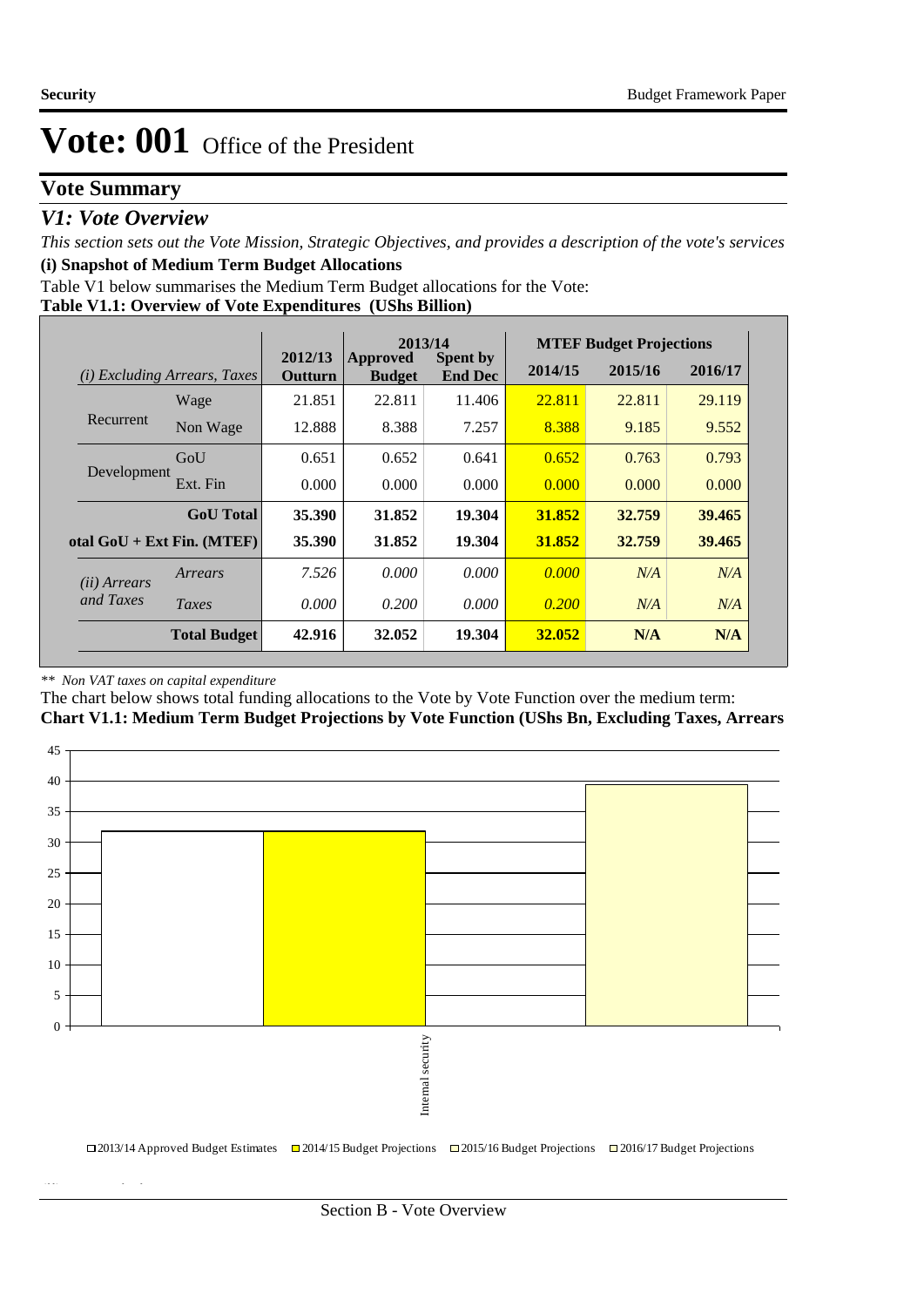### **Vote Summary**

#### **(ii) Vote Mission Statement**

The Vote's Mission Statement is:

*Generate and provide intelligence for pre-emption of internal security threats to the State.*

#### **(iii) Vote Outputs which Contribute to Priority Sector Outcomes**

The table below sets out the vote functions and outputs delivered by the vote which the sector considers as contributing most to priority sector outcomes.

#### **Table V1.2: Sector Outcomes, Vote Functions and Key Outputs**

| <b>Sector Outcome 1:</b>                      | <b>Sector Outcome 2:</b>                                                                                        | <b>Sector Outcome 3:</b>                                         |
|-----------------------------------------------|-----------------------------------------------------------------------------------------------------------------|------------------------------------------------------------------|
| <b>Stable, Peaceful and secure nation</b>     | Effective, efficient and credible security<br>capacity that readily addresses internal<br>and external threats. | A stable, peaceful African region and<br><b>UN</b> member states |
| <b>Vote Function: 11 11 Internal security</b> |                                                                                                                 |                                                                  |
| <b>Outputs Contributing to Outcome 1:</b>     | <b>Outputs Contributing to Outcome 2:</b>                                                                       | <b>Outputs Contributing to Outcome 3:</b>                        |
| <b>Outputs Provided</b>                       | None                                                                                                            |                                                                  |
| 111101 Collection of Internal intelligence    |                                                                                                                 |                                                                  |

### *V2: Past Vote Performance and Medium Term Plans*

*This section describes past and future vote performance, in terms of key vote outputs and plans to address sector policy implementation issues.* 

#### **(i) Past and Future Planned Vote Outputs**

*2012/13 Performance*

-Contributed to Minimisation of threats of attack on Uganda by the local and International Terror groups. -Contributed to Minimisation of threats of LRA/ADF activities.

-Provided specialised training to staff.

-Supported efforts and caused intervention against subversion threats of Government programmes and Projects.

### *Preliminary 2013/14 Performance*

-Contributed to Minimisation of threats of attack on Uganda by the local and International Terror groups. -Contributed to Minimisation of threats of LRA/ADF activities.

-Provided specialised training to 100 mid Managers.

-Supported efforts and caused intervention against threats on Government programmes and Projects.

#### **Table V2.1: Past and 2014/15 Key Vote Outputs\***

| <i>Vote, Vote Function</i><br><b>Key Output</b> | <b>Approved Budget and</b><br><b>Planned outputs</b>                                                               | 2013/14 | <b>Spending and Outputs</b><br><b>Achieved by End Dec</b> |       | 2014/15<br><b>Proposed Budget and</b><br><b>Planned Outputs</b>                            |        |
|-------------------------------------------------|--------------------------------------------------------------------------------------------------------------------|---------|-----------------------------------------------------------|-------|--------------------------------------------------------------------------------------------|--------|
| Vote: 001 Office of the President               |                                                                                                                    |         |                                                           |       |                                                                                            |        |
| <b>Vote Function: 1111 Internal security</b>    |                                                                                                                    |         |                                                           |       |                                                                                            |        |
| <b>Output: 111101</b>                           | <b>Collection of Internal intelligence</b>                                                                         |         |                                                           |       |                                                                                            |        |
| <b>Description of Outputs:</b>                  | Daily/Weekly/Monthly<br>Security and intelligence reports generated and remitted.<br>will be generated & remitted. |         | 52 intelligence reports were                              |       | Daily/Weekly/Monthly<br>Security and intelligence reports<br>will be generated & remitted. |        |
| Performance Indicators:                         |                                                                                                                    |         |                                                           |       |                                                                                            |        |
| Staff trained                                   | Yes                                                                                                                |         | Yes                                                       |       | <b>Yes</b>                                                                                 |        |
| Technical intelligence<br>collected             | Yes                                                                                                                |         | Yes                                                       |       | <b>Yes</b>                                                                                 |        |
| Human intelligence collected Yes                |                                                                                                                    |         | <b>Yes</b>                                                |       | <b>Yes</b>                                                                                 |        |
| Output Cost: UShs Bn:                           |                                                                                                                    | 27.196  | UShs $Bn$ :                                               | 8.146 | <b>UShs Bn:</b>                                                                            | 27.100 |
| <b>Vote Function Cost</b>                       | <b>UShs Bn:</b>                                                                                                    |         | 32.052 UShs Bn:                                           |       | <b>19.304 UShs Bn:</b>                                                                     | 31.852 |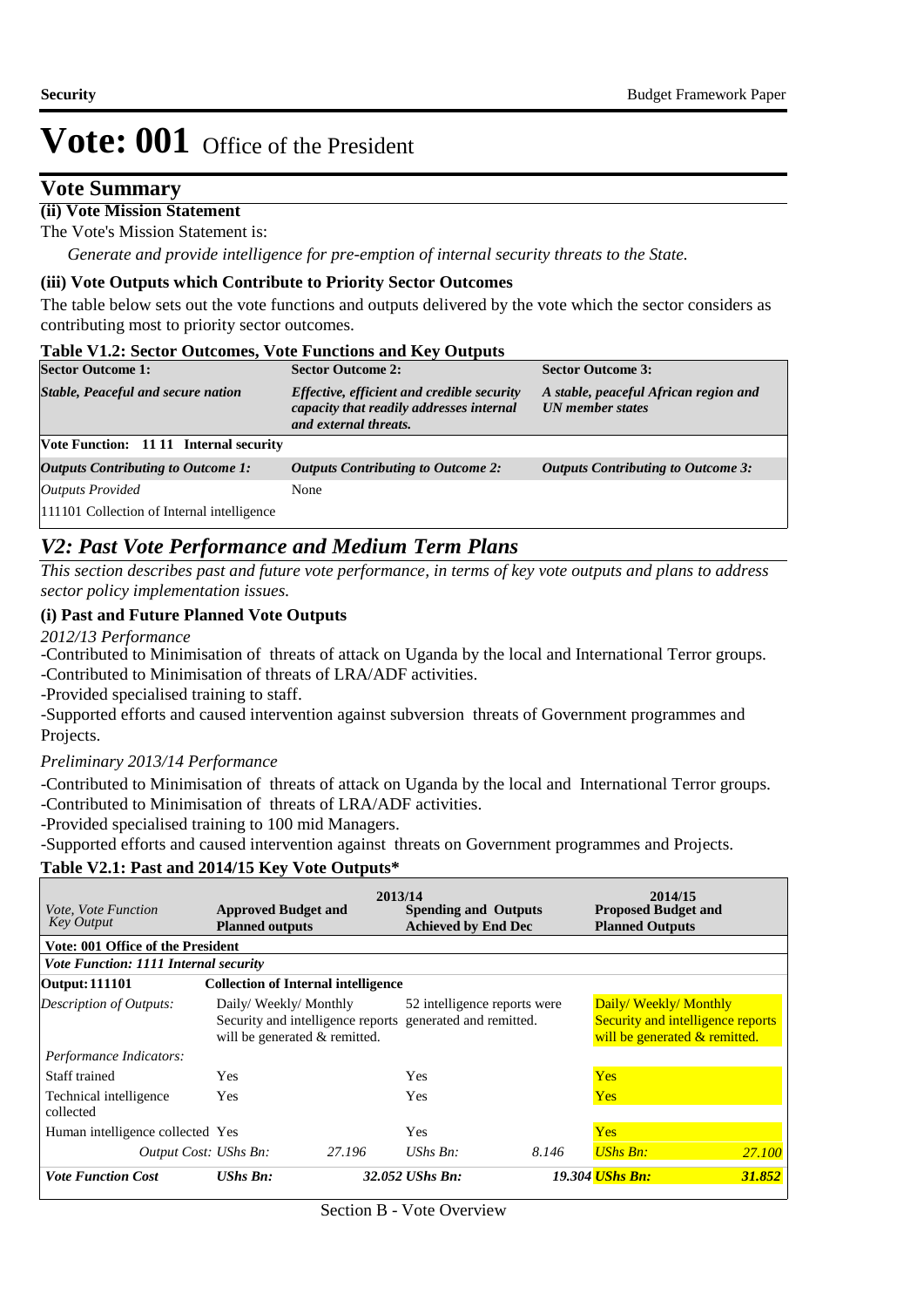### **Vote Summary**

| <i>Vote, Vote Function</i><br>Key Output | <b>Approved Budget and</b><br><b>Planned outputs</b> | 2013/14<br><b>Spending and Outputs</b><br><b>Achieved by End Dec</b> | 2014/15<br><b>Proposed Budget and</b><br><b>Planned Outputs</b> |        |
|------------------------------------------|------------------------------------------------------|----------------------------------------------------------------------|-----------------------------------------------------------------|--------|
| <b>Cost of Vote Services:</b>            | UShs $B_n$ :                                         | 31.852 <i>UShs Bn</i> :                                              | 19.304 <i>UShs Bn:</i>                                          | 31.852 |

*\* Excluding Taxes and Arrears*

*2014/15 Planned Outputs*

A- Timely and quality intelligence generated and disseminated.

B- Foundation Security cells on counter measures to deal with emerging threats Maintened.

C- Government Programmes and Projects Monitored.

D. Human resource capacity through Staff training enhanced.

E-General staff welfare Improved.

#### **Table V2.2: Past and Medium Term Key Vote Output Indicators\***

|                                                   |         | 2013/14<br>2012/13 |                              |            | <b>MTEF Projections</b> |        |  |  |
|---------------------------------------------------|---------|--------------------|------------------------------|------------|-------------------------|--------|--|--|
| Vote Function Key Output<br>Indicators and Costs: | Outturn | Approved<br>Plan   | Outturn by<br><b>End Dec</b> | 2014/15    | 2015/16                 |        |  |  |
| Vote: 001 Office of the President                 |         |                    |                              |            |                         |        |  |  |
| <i>Vote Function:1111 Internal security</i>       |         |                    |                              |            |                         |        |  |  |
| Human intelligence collected                      |         | Yes                | Yes                          | <b>Yes</b> | Yes                     | Yes    |  |  |
| <b>Staff trained</b>                              |         | Yes                | Yes                          | Yes        | Yes                     | Yes    |  |  |
| Technical intelligence collected                  |         | Yes                | Yes                          | <b>Yes</b> | <b>Yes</b>              | Yes    |  |  |
| <i>Vote Function Cost (UShs bn)</i>               | 42.916  | 31.852             | <b>19.304</b>                | 31.852     |                         | 39.465 |  |  |
| <b>Cost of Vote Services (UShs Bn)</b>            | 42.916  | 31.852             | 19.304                       | 31.852     |                         | 39.465 |  |  |

*Medium Term Plans*

a) To detect, prevent and curtail:

-Terrorism (local and International).

-Insurgency countrywide.

- Espionage and Foreign influence by adversaries and their proxies.

-Economic and social sabotage of Government programs.

-Challenges to regional initiatives and integration.

b) To boost operational effectiveness and efficiency by training and enhancing IT , transport , communication and technical collection capabilities.

C) To participate in Regional Initiatives.

**(ii) Efficiency of Vote Budget Allocations**

-Training and re-training,secure modern technical and communication equipment, and transport equipment.

#### **Table V2.3: Allocations to Key Sector and Service Delivery Outputs over the Medium Term**

|                                 | $(i)$ Allocation (Shs Bn) |      |                                 | $(ii)$ % Vote Budget |          |          |                                 |       |
|---------------------------------|---------------------------|------|---------------------------------|----------------------|----------|----------|---------------------------------|-------|
| <b>Billion Uganda Shillings</b> |                           |      | 2013/14 2014/15 2015/16 2016/17 |                      |          |          | 2013/14 2014/15 2015/16 2016/17 |       |
| <b>Key Sector</b>               | 27.2                      | 27.1 | 27.7                            | 33.9                 | $85.4\%$ | $85.1\%$ | 84.7%                           | 86.0% |
| Service Delivery                | 27.2                      | 27.1 | 27.7                            | 33.9                 | $85.4\%$ | $85.1\%$ | 84.7%                           | 86.0% |

N/A

#### **Table V2.4: Key Unit Costs of Services Provided and Services Funded (Shs '000)**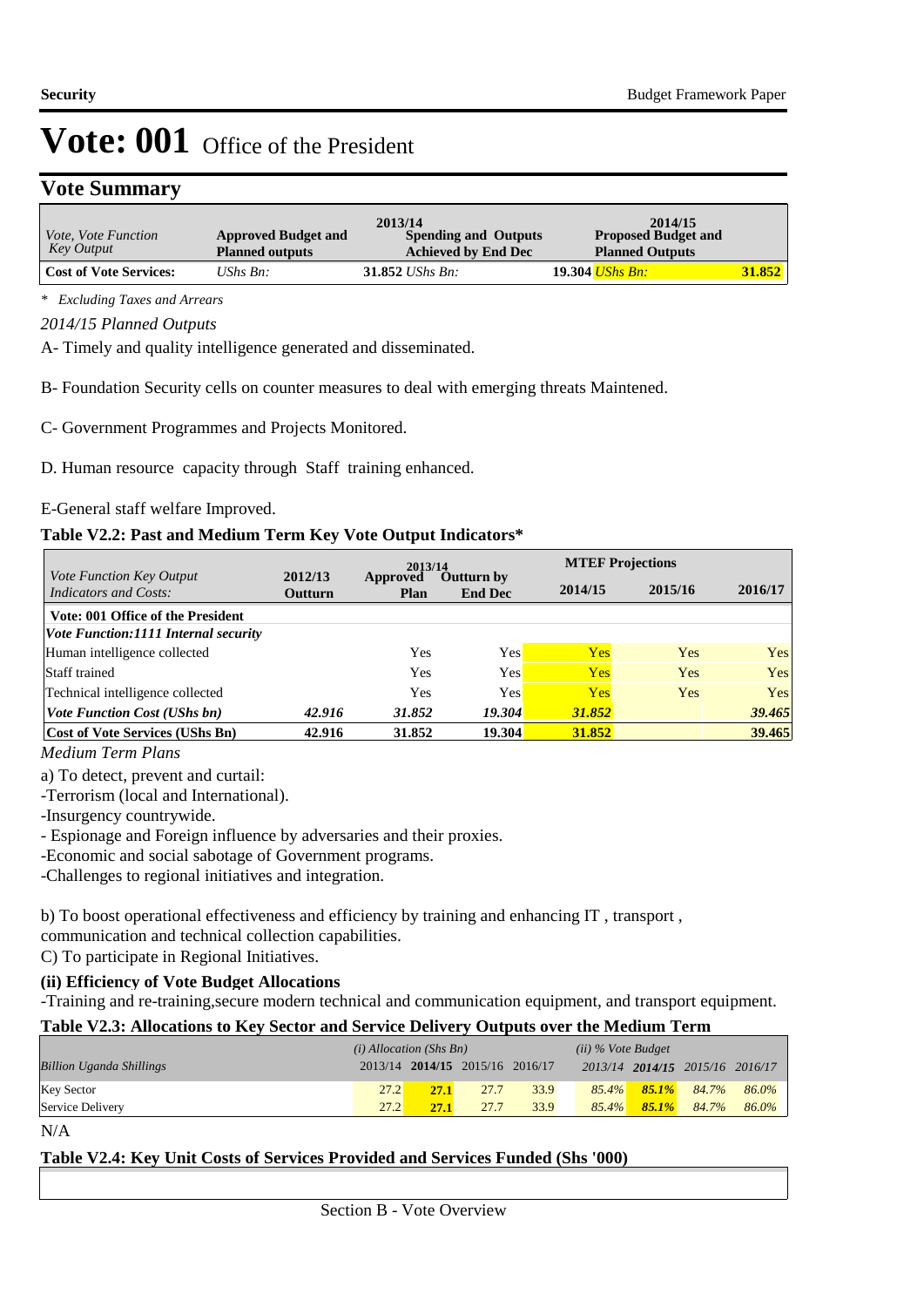| <b>Vote Summary</b>                    |                          |                           |                          |                            |                                                                                    |
|----------------------------------------|--------------------------|---------------------------|--------------------------|----------------------------|------------------------------------------------------------------------------------|
| <b>Unit Cost</b><br><b>Description</b> | <b>Actual</b><br>2012/13 | <b>Planned</b><br>2013/14 | <b>Actual</b><br>by Sept | <b>Proposed</b><br>2014/15 | <b>Costing Assumptions and Reasons for</b><br>any Changes and Variations from Plan |
|                                        |                          |                           |                          |                            |                                                                                    |
| Vote Function: 1111 Internal security  |                          |                           |                          |                            |                                                                                    |
| N/A                                    |                          |                           |                          |                            | N/A                                                                                |
|                                        |                          |                           |                          |                            |                                                                                    |

#### **(iii) Vote Investment Plans**

ISO's levels of funding are: FY 2014/15 Ushs.0.652bn., FY 2015/16 Ushs.0.720bn., FY 2016/17 Ushs.0.750bn.

#### **Table V2.5: Allocations to Capital Investment over the Medium Term**

|                                           | $(i)$ Allocation (Shs Bn) |      |                                 |      | $(ii)$ % Vote Budget |           |                                 |           |
|-------------------------------------------|---------------------------|------|---------------------------------|------|----------------------|-----------|---------------------------------|-----------|
| <b>Billion Uganda Shillings</b>           |                           |      | 2013/14 2014/15 2015/16 2016/17 |      |                      |           | 2013/14 2014/15 2015/16 2016/17 |           |
| Consumption Expendture (Outputs Provided) | 31.2                      | 31.2 | 32.0                            | 38.7 | $98.0\%$             | $98.0\%$  | 97.7%                           | 98.0%     |
| Investment (Capital Purchases)            | 0.6                       | 0.7  | 0.8                             | 0.8  | $2.0\%$              | $2.0\%$   | 2.3%                            | $2.0\%$   |
| <b>Grand Total</b>                        | 31.9                      | 31.9 | 32.8                            | 39.5 | $100.0\%$            | $100.0\%$ | $100.0\%$                       | $100.0\%$ |

N/A

#### **Table V2.6: Major Capital Investments**

#### **(iv) Vote Actions to improve Priority Sector Outomes**

-Training and re-training,secure modern technical and communication equipment, and transport equipment.

#### **Table V2.7: Priority Vote Actions to Improve Sector Performance**

| 2013/14 Planned Actions:              | 2013/14 Actions by Sept:                                                 | 2014/15 Planned Actions:                                                                                                    | <b>MT Strategy:</b>         |
|---------------------------------------|--------------------------------------------------------------------------|-----------------------------------------------------------------------------------------------------------------------------|-----------------------------|
|                                       |                                                                          | Sector Outcome 2: Effective, efficient and credible security capacity that readily addresses internal and external threats. |                             |
| Vote Function: 1111 Internal security |                                                                          |                                                                                                                             |                             |
| VF Performance Issue:                 | -inadequate training requirements                                        |                                                                                                                             |                             |
| Provide refresher training            | 25 members of staff were re-                                             | <b>Provide refresher training</b>                                                                                           | Re-training of staff        |
| courses for 100 members of            | trained                                                                  | courses for members staff.                                                                                                  |                             |
| staff.                                |                                                                          |                                                                                                                             |                             |
| VF Performance Issue:                 | -Modern technical and communication equipment                            |                                                                                                                             |                             |
| Acquire assorted classified           | Acquired assorted classified                                             | <b>Acquire assorted classified</b>                                                                                          | Have an efficient system on |
| equipment.                            | equipment.                                                               | equipment.                                                                                                                  | technical and communication |
|                                       |                                                                          |                                                                                                                             | equipment.                  |
| VF Performance Issue:                 |                                                                          | -Need for enhancement of the networking mechanism within and outside the country                                            |                             |
| debrief intelligence collection       | Intelligence collection                                                  | De -brief the intelligence                                                                                                  | Have a wider and better     |
| net work.                             | network was debriefed.                                                   | collection net work                                                                                                         | facilitated intelligence    |
|                                       |                                                                          |                                                                                                                             | collection network.         |
|                                       | Sector Outcome 3: A stable, peaceful African region and UN member states |                                                                                                                             |                             |
| Vote Function: 1111 Internal security |                                                                          |                                                                                                                             |                             |
| <b>VF Performance Issue:</b>          | -Inadequate stock of modern technical /communication equipment           |                                                                                                                             |                             |
| Procure and acquire assorted          | Assorted technical and                                                   | Procure and acquire assorted                                                                                                | Acquire modern equipment    |
| technical and communition             | communication equipment                                                  | technical and communition                                                                                                   |                             |
| equipment.                            | were procured.                                                           | equipment.                                                                                                                  |                             |

# *V3 Proposed Budget Allocations for 2014/15 and the Medium Term*

*This section sets out the proposed vote budget allocations for 2014/15 and the medium term, including major areas of expenditures and any notable changes in allocations.* 

#### **Table V3.1: Past Outturns and Medium Term Projections by Vote Function\***

|              |              | 2013/14                |         | <b>MTEF Budget Projections</b> |         |
|--------------|--------------|------------------------|---------|--------------------------------|---------|
|              | 2012/13      | Appr. Spent by         |         |                                |         |
|              | $Q_{\rm u}$  | <b>Rudget End Sept</b> | 2014/15 | 2015/16                        | 2016/17 |
| <sup>T</sup> | $\mathbf{v}$ |                        |         |                                |         |

Section B - Vote Overview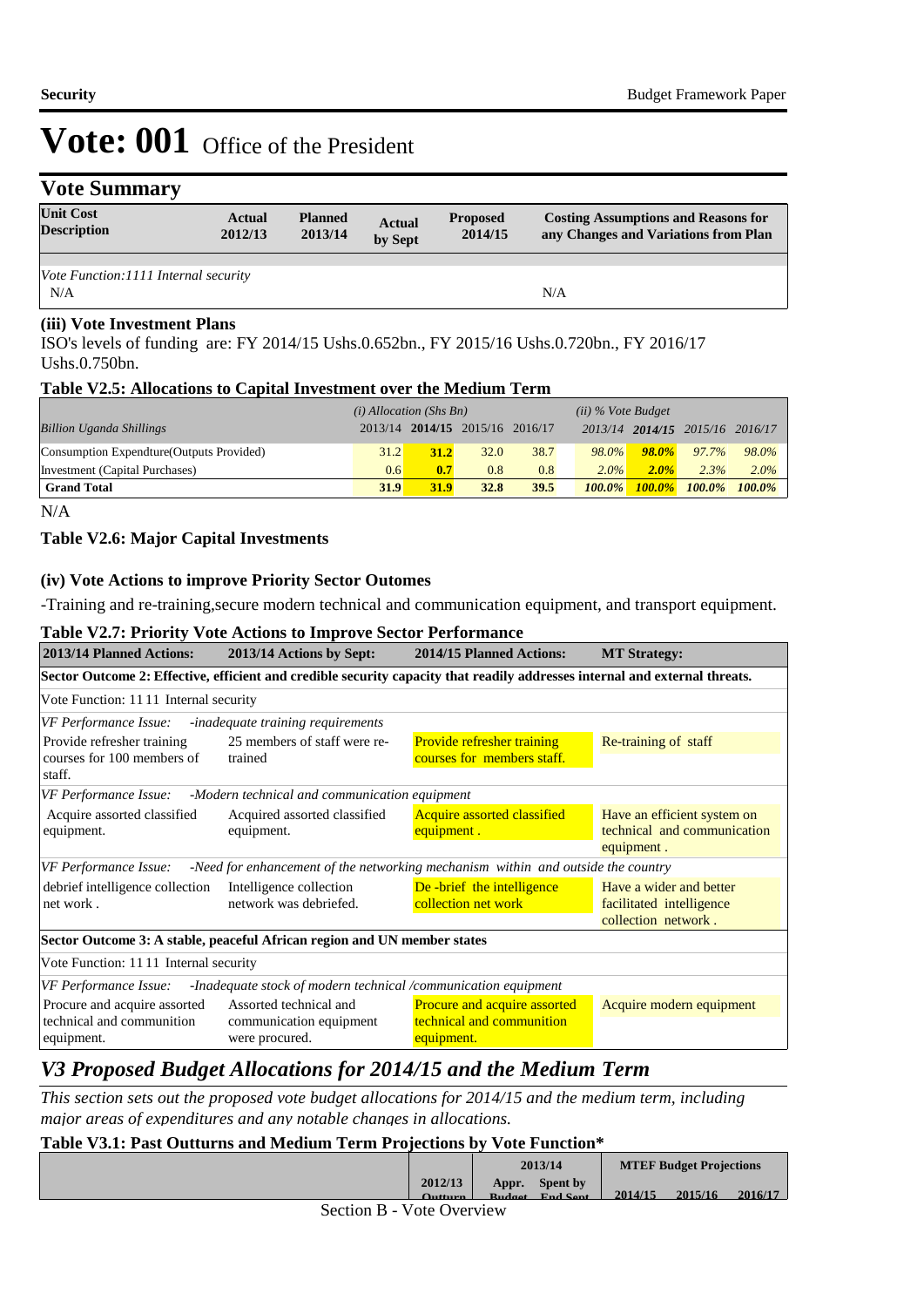### **Vote Summary**

|                                   | $\sigma$ utturn | $Du$ ugu | <b>LARGE</b> |        |        |        |
|-----------------------------------|-----------------|----------|--------------|--------|--------|--------|
| Vote: 001 Office of the President |                 |          |              |        |        |        |
| 1111 Internal security            | 42.916          | 31.852   | 9.342        | 31.852 | 32.759 | 39.465 |
| <b>Total for Vote:</b>            | 42.916          | 31.852   | 9.342        | 31.852 | 32.759 | 39.465 |

#### **(i) The Total Budget over the Medium Term**

ISO's levels of funding are: FY 2014/15 Ushs.31.85bn., FY 2015/16 Ushs.32.87bn., FY 2016/17 Ushs.38.89bn.

#### **(ii) The major expenditure allocations in the Vote for 2014/15**

Information gathering,capital expenditure,utilities,rent, training, office stationery and salaries.

#### **(iii) The major planned changes in resource allocations within the Vote for 2014/15** No major changes.

#### **Table V3.2: Key Changes in Vote Resource Allocation**

| <b>Changes in Budget Allocations and Outputs from 2013/14 Planned Levels:</b><br><b>Justification for proposed Changes in</b> |  |                  |         |                  |         |                                             |  |  |  |
|-------------------------------------------------------------------------------------------------------------------------------|--|------------------|---------|------------------|---------|---------------------------------------------|--|--|--|
| 2014/15                                                                                                                       |  |                  | 2015/16 |                  | 2016/17 | <b>Expenditure and Outputs</b>              |  |  |  |
| Vote Function: 1177 Internal security                                                                                         |  |                  |         |                  |         |                                             |  |  |  |
| Output:<br>1111 77 Purchase of Specialised Machinery & Equipment                                                              |  |                  |         |                  |         |                                             |  |  |  |
| $USh$ s Bn:                                                                                                                   |  | $0.030$ UShs Bn: |         | $0.000$ UShs Bn: |         | <b>-0.139</b> Change in priority activities |  |  |  |
| Need to facilitate other                                                                                                      |  |                  |         |                  |         |                                             |  |  |  |
| <i><u><b>priority</b></u></i> areas                                                                                           |  |                  |         |                  |         |                                             |  |  |  |

# *V4: Vote Challenges for 2014/15 and the Medium Term*

*This section sets out the major challenges the vote faces in 2014/15 and the medium term which the vote has been unable to address in its spending plans.*

 Tehe major challenges are insufficient budget provision over the years, and the main un funded vote outputs include; Information fund, Transport system,Communication system,Gratuity and leave,Training,Rent, and Maintainance of vehicles.

#### **Table V4.1: Additional Output Funding Requests**

| <b>Additional Requirements for Funding and</b><br><b>Outputs in 2014/15:</b>                                                                                                | <b>Justification of Requirement for</b><br><b>Additional Outputs and Funding</b>                                                                                                                                                                  |  |  |  |  |  |
|-----------------------------------------------------------------------------------------------------------------------------------------------------------------------------|---------------------------------------------------------------------------------------------------------------------------------------------------------------------------------------------------------------------------------------------------|--|--|--|--|--|
| Vote Function: 1101 Internal security                                                                                                                                       |                                                                                                                                                                                                                                                   |  |  |  |  |  |
| 1111 01 Collection of Internal intelligence<br>Output:                                                                                                                      |                                                                                                                                                                                                                                                   |  |  |  |  |  |
| <b>UShs Bn:</b><br>49.766<br><b>Foundation Security, Threats of Terrorism, Subversion,</b><br><b>Espionage, and Sabotage of Government Programs, and</b><br>usaalama sacco. | Enhancement of intelligence collection network capacity to ensure<br>efficiency in intelligence gathering and timely submission of<br>reports, leading to a stable and secure nation which stimulates the<br>private sector investmennt strategy. |  |  |  |  |  |
| Output:<br>1111 02 Administration                                                                                                                                           |                                                                                                                                                                                                                                                   |  |  |  |  |  |
| UShs Bn:<br>48.399<br>Regulalisation of GISOs, Capitalisation of Usaalama Saaco,                                                                                            | Enhanced capacity through staff motivation.                                                                                                                                                                                                       |  |  |  |  |  |
| and Kitante Medical Centre, settle gratuity arrears,                                                                                                                        |                                                                                                                                                                                                                                                   |  |  |  |  |  |
| Output:<br>111175 Purchase of Motor Vehicles and Other Transport Equipment                                                                                                  |                                                                                                                                                                                                                                                   |  |  |  |  |  |
| <b>UShs Bn:</b><br>35.897<br>Replenishment of the existing transport facility (m/cycles/<br>motor vehicles) & maintainance.                                                 | Replenish the current fleet of vehicles and motor cycles to<br>enhance capacity to supervise the intelligence network and<br>monitoring Government projects and programs.                                                                         |  |  |  |  |  |
| Output:<br>1111 77 Purchase of Specialised Machinery & Equipment                                                                                                            |                                                                                                                                                                                                                                                   |  |  |  |  |  |
| UShs Bn:<br>12.986<br>Acquire training infrustructure, Technical and<br>communication equipment, & maintainace                                                              | Modern communication will enhance intelligence collection and<br>timely coordination.                                                                                                                                                             |  |  |  |  |  |
| <b>1111 99 Arrears</b><br>Output:                                                                                                                                           |                                                                                                                                                                                                                                                   |  |  |  |  |  |